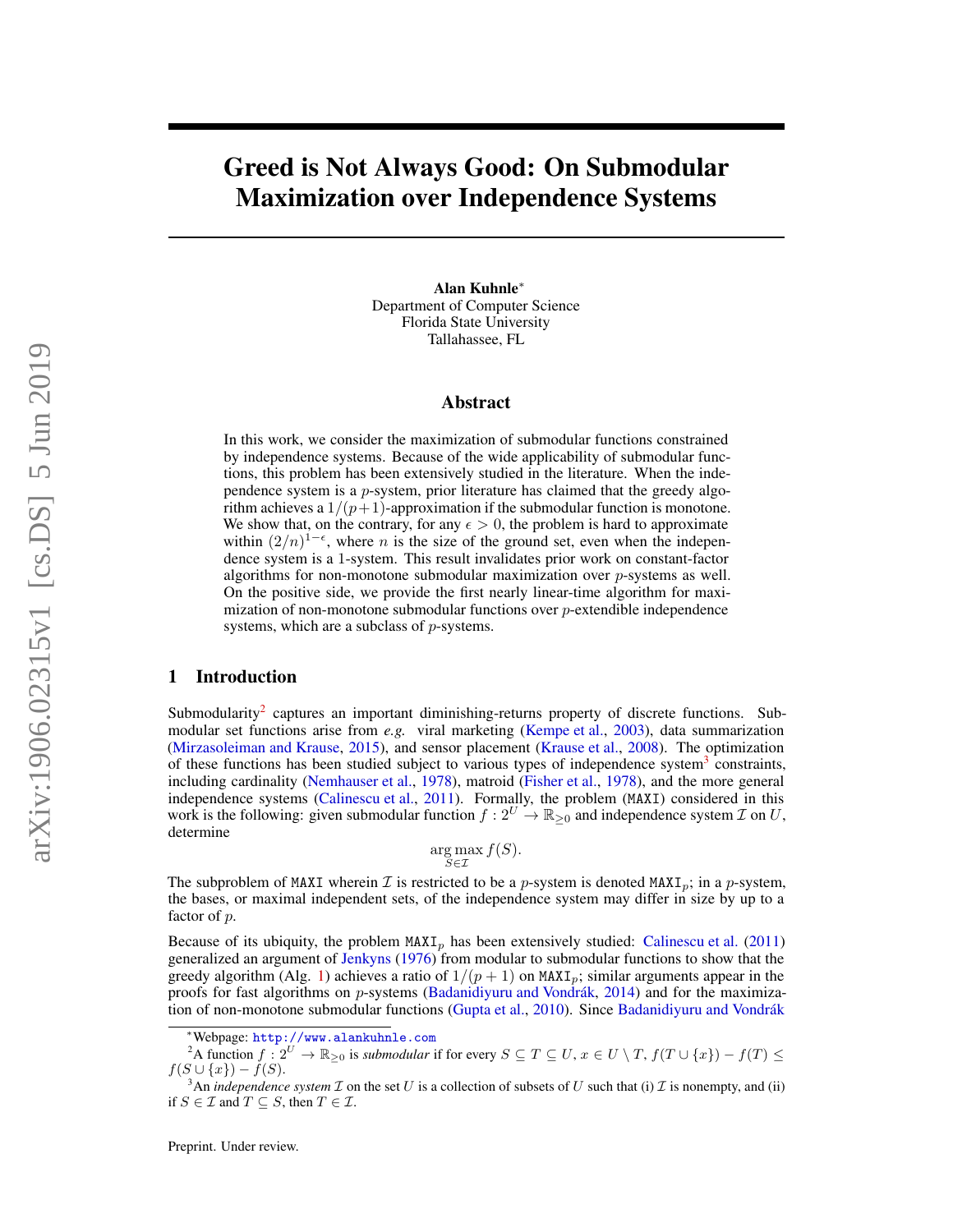Algorithm 1 GREEDY $(f, \mathcal{I})$ : The Greedy Algorithm

1: **Input:**  $f: 2^U \to \mathbb{R}_{\geq 0}$ ,  $\mathcal{I}:$  independence system 2: **Output:**  $G \subseteq U$ , such that  $G \in \mathcal{I}$ . 3: while  $G$  is not maximal in  $\mathcal I$  do 4:  $g \leftarrow \arg \max_{s \in U : G \cup \{s\} \in \mathcal{I}} f(G \cup \{s\})$ 5:  $G \leftarrow G \cup \{q\}$ 

6: return G

(2014) showed no ratio better than  $1/(p - \epsilon)$  is possible within polynomially many queries to f, it has been believed that a greedy approach is nearly optimal on *p*-systems.

In this work, we show that the approximation ratios for the greedy algorithm on  $MAXI<sub>p</sub>$  are incorrect; the difficulty of optimizing submodular functions on  $p$ -systems has been underestimated. Even on a 1-system, which is an independence system in which all maximal independent sets have the same size, the greedy algorithm may return arbitrarily bad solutions for  $MAXI<sub>1</sub>$ . Our results indicate that some exchange property between independent sets must exist if the problem is to be tractable.

Contributions Our main contributions are summarized as follows.

- $\bullet$  In contradiction to prior literature, we show that MAXI<sub>1</sub> admits no polynomial-time algorithm with approximation ratio better than  $(2/n)^{1-\epsilon}$  unless NP = ZPP, even when the submodular function f is restricted to be monotone; here,  $n = |U|$  is the size of the ground set, and  $\epsilon > 0$  is arbitrary. On the other hand, under the condition that the 1-system has two disjoint bases, the greedy algorithm does obtain a ratio of  $2/n$ . Intuitively, the difficulty of approximation on a p-system arises from the lack of any exchange property between the independent sets.
- For submodular functions that are not necessarily monotone, the hardness result stated above also contradicts prior literature. A key lemma of Gupta et al. (2010) for  $p$ systems is invalidated; this lemma underlies the results of many recent works, including Mirzasoleiman et al. (2016); Feldman et al. (2017); Mirzasoleiman et al. (2018). We provide a replacement lemma which fixes Gupta et al. (2010) and all downstream works for MAXI<sub>p</sub> when the p-system is restricted to be a p-extendible system<sup>4</sup>.
- Finally, we provide a deterministic algorithm TripleGreedy (Alg. 2), which has the ratio  $\approx 1/(4 + 2p)$  on p-extendible systems in  $O(n \log n)$  function evaluations, when the objective function is submodular but not necessarily monotone. This is the first approximation algorithm on p-extendible systems whose runtime is linear up to a logarithmic factor in the size  $n$  of the ground set and is independent of both  $p$  and the the maximum size  $k$  of any independent set. In prior literature, the fastest randomized algorithm is that of Feldman et al. (2017), which achieves expected ratio  $1/(p + 2 + 1/p)$  in  $O(n + nk/p)$ evaluations, while the fastest deterministic algorithm is also by Feldman et al. (2017) and evaluations, while the rastest deterministic algorithm is a achieves ratio  $1/(p + O(\sqrt{p}))$  in  $O(nk\sqrt{p})$  evaluations.

Related work The maximization of monotone, submodular functions over independence systems has a long history of study; Fisher et al. (1978) proved the approximation ratio of  $1/(p + 1)$  for the greedy algorithm when the independence system is an intersection of  $p$  matroid constraints, which is a special case of a  $p$ -extendible system. This ratio for the greedy algorithm was extended to p-extendible systems by Calinescu et al. (2011), as well as incorrectly to the more general  $p$ system constraint. A similar, incorrect ratio for a faster, thresholded greedy algorithm and  $p$ -system constraint was also given by Badanidiyuru and Vondrák (2014). The error in both of these papers is the assumption that any subsystem of a  $p$ -system is also a  $p$ -system.

For the special case when the independence system is a single matroid or cardinality constraint, better approximation guarantess have been obtained: in Calinescu et al. (2011), an optimal  $(1-1/e)$ approximation is given when  $f$  is monotone and the independence system is a matroid. For further information, the reader is referred to the survey of Buchbinder and Feldman (2018b) and references therein.

 ${}^{4}p$ -Extendible systems form a subclass of p-systems. See Section 2 for the definition.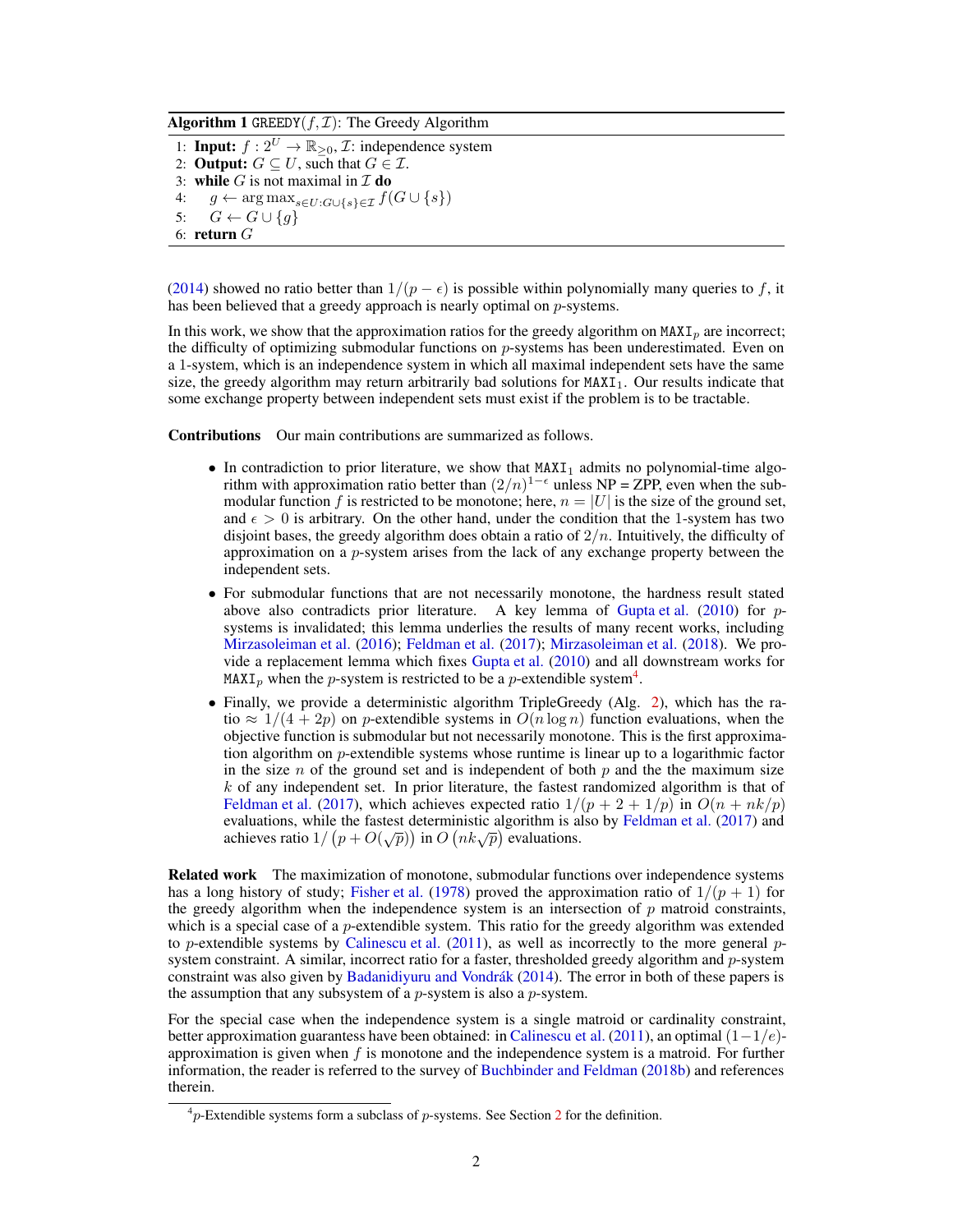When f is non-monotone and the independence system is a p-extendible system, Gupta et al. (2010) provided an  $\approx 1/(3p)$ -approximation in  $O(nkp)$  function evaluations; this was improved by Mirzasoleiman et al. (2016) to  $\approx 1/(2p)$  with the same time complexity, and Feldman et al. by Milasolemian et al. (2010) to  $\approx 1/(2p)$  with the same time complexity, and Feddman et al.<br>(2017) improved this to a ratio of  $1/(p+O(\sqrt{p}))$  in  $O(nk\sqrt{p})$  evaluations. Furthermore, Mirzasoleiman et al. (2018) extended these works to a streaming setting. All of these works rely upon an iterated greedy approach, which employs up to  $p$  iterations of the standard greedy algorithm. All results discussed in this paragraph were incorrectly shown for general p-systems, but apply to *p*-extendible systems instead by our replacement lemma in Section 5. In Section 6, we propose a simpler iterated greedy approach for p-extendible systems, which relies upon only two iterations of the greedy algorithm. We show how to speed up this algorithm to obtain ratio  $\approx 1/(2p)$ in  $O(n \log n)$  evaluations.

**Organization** The rest of this paper is organized as follows: in Section 2 we define notions used throughout the paper. In Section 3 we prove the hardness result for submodular maximization over p-systems. Next, we show that the greedy algorithm is indeed the optimal approximation on 1 systems under a weak assumption in Section 4. We provide a proof for the lemma of Gupta et al.  $(2010)$  on p-extendible systems in Section 5. Finally, in Section 6 we provide our nearly linear-time for submodular maximization over a p-extendible system.

# 2 Preliminaries

Throughout the paper,  $U$  denotes the ground set of size  $n$ . In this work, the objective function is a non-negative function  $f: 2^U \to \mathbb{R}_{\geq 0}$ ; typically, the function f is given as an oracle that returns, for given set  $A \subseteq U$ , the value  $f(A)$ . Our inapproximability result in Section 3 holds in this model, but it also holds when a description of  $f$  as a polynomial-time computable function is given as input. When A is a set and  $x \in U$ , we occasionally write  $A + x$  for  $A \cup \{x\}$ .

The members of an independence system are termed *independent sets*. An independent set A is a *basis* of independence system *I* if for all  $x \in U \setminus A$ ,  $A \cup \{x\} \notin \mathcal{I}$ .

**Definition** (Matroid). An independence system  $\mathcal I$  is a matroid if the following property holds: if  $S_1, S_2 \in \mathcal{I}$  and  $|S_1| > |S_2|$ , then there exists  $x \in S_2 \setminus S_1$  such that  $S_1 \cup \{x\} \in \mathcal{I}$ .

**Definition** (p-Extendible System). An independence system  $(U, \mathcal{I})$  is p-extendible if the following property holds. If  $A \in \mathcal{I}, B \in \mathcal{I}$  with  $A \subsetneq B$  and if  $x \notin A$  such that  $A \cup \{x\} \in \mathcal{I}$ , then there exists subset  $Y \subseteq B \setminus A$  with  $|Y| \leq p$  such that  $B \setminus Y \cup \{x\} \in \mathcal{I}$ .

**Definition** (p-System). A p-system is an independence system I such that if  $S_1, S_2 \in \mathcal{I}$  are bases, then  $|S_1|/|S_2| \leq p$ .

We remark that every *p*-extendible system is also a *p*-system, but that the converse is not true, as the exchange property defining a p-extendible system may not hold. Furthermore, every matroid is a 1-system, but the converse does not hold. As an example, let  $n = 4$ ,  $U = \{a, b, c, d\}$ , and  $\mathcal{J} = \{\emptyset, \{a\}, \{b\}, \{c\}, \{d\}, \{a, b\}, \{c, d\}\}\$ . Then  $\mathcal{J}$  is clearly a 1-system but not a matroid.

## 3 Hardness of Submodular Maximization over Independence Systems

In this section, the main inapproximability result is proven for maximization of submodular functions over a 1-system. This contradicts prior results on the efficacy of greedy algorithms on p-systems, *e.g.* Gupta et al. (2010); Calinescu et al. (2011); Badanidiyuru and Vondrák (2014); Mirzasoleiman et al. (2016); Feldman et al. (2017); Mirzasoleiman et al. (2018).

Hardness of  $MAXI<sub>1</sub>$  is established via an approximation-preserving reduction to the independent set problem (ISG) in a graph, which is to find the maximum size of an edge-independent set of vertices. Once this reduction is defined, we show that any  $\alpha$ -approximation for MAXI<sub>1</sub> yields an  $\alpha$ -approximation for ISG, and our hardness result follows from the hardness of ISG.

**Definition** (ISG). The ISG problem is the following: given a finite graph  $G = (V, E)$ , where  $E \subseteq V \times V$ , define a set  $A \subseteq V$  to be edge-independent iff no pair of vertices in A have an edge between them. Then the ISG problem is to determine the maximum size of an edge-independent set in  $V$ .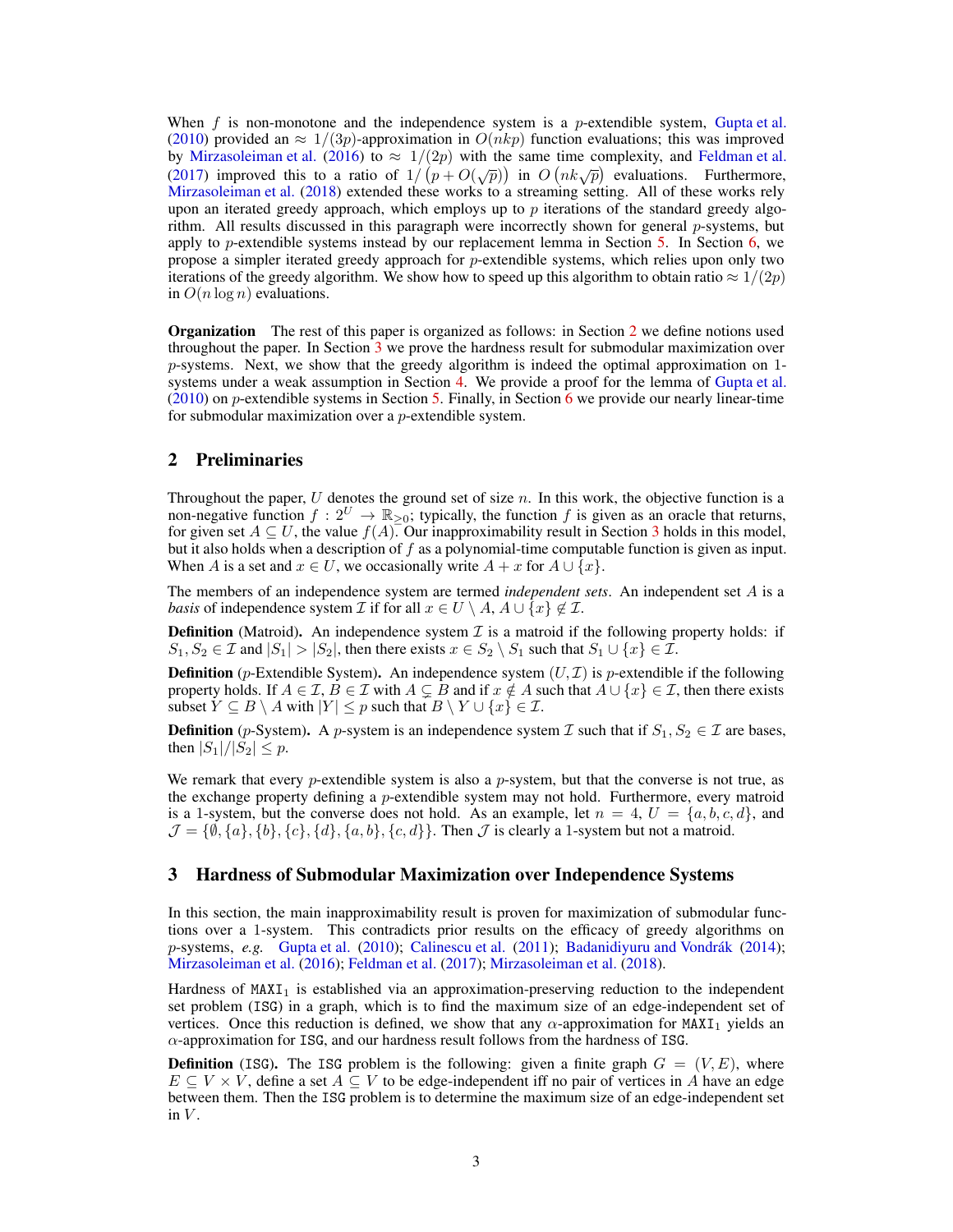It is easily seen that the set  $\mathcal{I}_G = \{V : V \text{ is edge-independent in } G\}$  is an independence system. In general,  $\mathcal{I}_G$  may be a  $(m-1)$ -system, where  $m = |V|$ ; consider a star graph where all vertices are connected to a center vertex and no other edges exist.

Intuitively, the reduction works by transforming a graph, which is an instance of ISG, into a 1-system through the padding of edge-independent sets with dummy elements so that maximal independent sets have the same size. A submodular function is then defined that maps the padded independent sets to the size of the original, unpadded, edge-independent set in the graph. Formally, the reduction is defined as follows.

**Definition** (Reduction  $\Phi$ ). Let  $G = (V, E)$  be a graph, which is an instance of ISG. Let  $U = V \cup D$ , where D is a set of  $n = |V|$  dummy elements. An independence system T is defined on U as follows:  $S \subseteq U$  is in *I* iff.  $S \cap V$  is edge-independent in G and  $|S \cap D| \leq n - |S \cap V|$ . Define function  $f: 2^U \to \mathbb{R}_{\geq 0}$ , by  $f(S) = |S \cap V|$ .

We remark that the function f is defined on all subsets of  $U = V \cup D$ , not only members of the independence system. To illustrate the reduction, we provide the following example.

**Example 1.** Let  $G = (V, E)$  be a star graph with five vertices. That is,  $V = \{s, a, b, c, d\}$  and  $E =$  $\{(s, a), (s, b), (s, c), (s, d)\}\$ . Then the maximal, edge-independent sets are  $\{s\}$  and  $\{a, b, c, d\}$ . Then  $\Phi$  maps this graph to the following independence system. The ground set  $U = \{s, a, b, c, d\} \cup D$ , where D is a set of five dummy elements. Then the independence system I defined by  $\Phi$  has bases

 $\mathcal{B} = \{\{a, b, c, d, e\} : e \in D\} \cup \{\{s, e_1, e_2, e_3, e_4\} : e_i \in D, 1 \leq i \leq 4\}.$ 

That is,  $\mathcal I$  consists of all subsets of elements of  $\mathcal B$ .

By the following lemma, the reduction  $\Phi$  takes an instance of ISG to an instance  $(\mathcal{I}, f)$  of MAXI<sub>1</sub>. Notice that the independence of any subset  $B$  of  $U$  may be checked in polynomial time; the same is true for computation of  $f(B)$ .

**Lemma 1.** Let G be an instance of ISG, and let  $\Phi(G) = (\mathcal{I}, f)$ . Then

- *(i)* I *is an independence system; in particular, it is a* 1*-system.*
- *(ii)* f *is monotone and submodular.*

*Proof.* (i): Clearly,  $I$  is non-empty, since any singleton vertex  $v$  is edge-independent in  $G$ , and  $\{v\} \in \mathcal{I}$ . Furthermore, it is closed under subsets: let  $S = A \cup B \in \mathcal{I}$ , where  $A \subseteq V$ ,  $B \subseteq D$ , and let  $T \subseteq S$ . Then  $T = \hat{A} \cup \hat{B}$ , where  $\hat{A} \subseteq A$ ,  $\hat{B} \subseteq B$ . Since any subset of an edge-independent set of G is also edge-independent, we have that  $\hat{A}$  is edge-independent in G, and

$$
|T \cap D| = |\hat{B}| \le |B| \le n - |A| \le n - |\hat{A}| = n - |T \cap V|.
$$

Hence  $T \in \mathcal{I}$ . Thus,  $\mathcal{I}$  is an independence system on  $U$ .

Next, suppose  $S = A \cup B \in \mathcal{I}$  is maximal. Then  $|S| = |A| + |B| = n$ , for otherwise another dummy element could be added to  $B$  to produce a larger independent set. Hence  $\mathcal I$  is a 1-system.

(ii): Let  $S \subseteq T \subseteq U$ ; notice that  $S, T$  are not necessarily in the independence system  $\mathcal{I}$ . Then  $|S \cap V| \leq |T \cap V|$ , so the function f is monotone.

Next, let  $x \in U \setminus T$ . If  $x \in V$ , then

$$
f(S \cup \{x\}) - f(S) = f(T \cup \{x\}) - f(T) = 1.
$$

If  $x \in D$ ,

$$
f(S \cup \{x\}) - f(S) = f(T \cup \{x\}) - f(T) = 0.
$$

Hence, in all cases,  $f(S \cup \{x\}) - f(S) \ge f(T \cup \{x\}) - f(T)$ , so the function f is submodular.  $\Box$ 

Next, we show that  $\Phi$  is an approximation-preserving reduction.

**Lemma 2.** *By application of the reduction*  $\Phi$ *, any*  $\alpha$ *-approximation algorithm to*  $MAXI_1$  *yields an* α*-approximation to* ISG*.*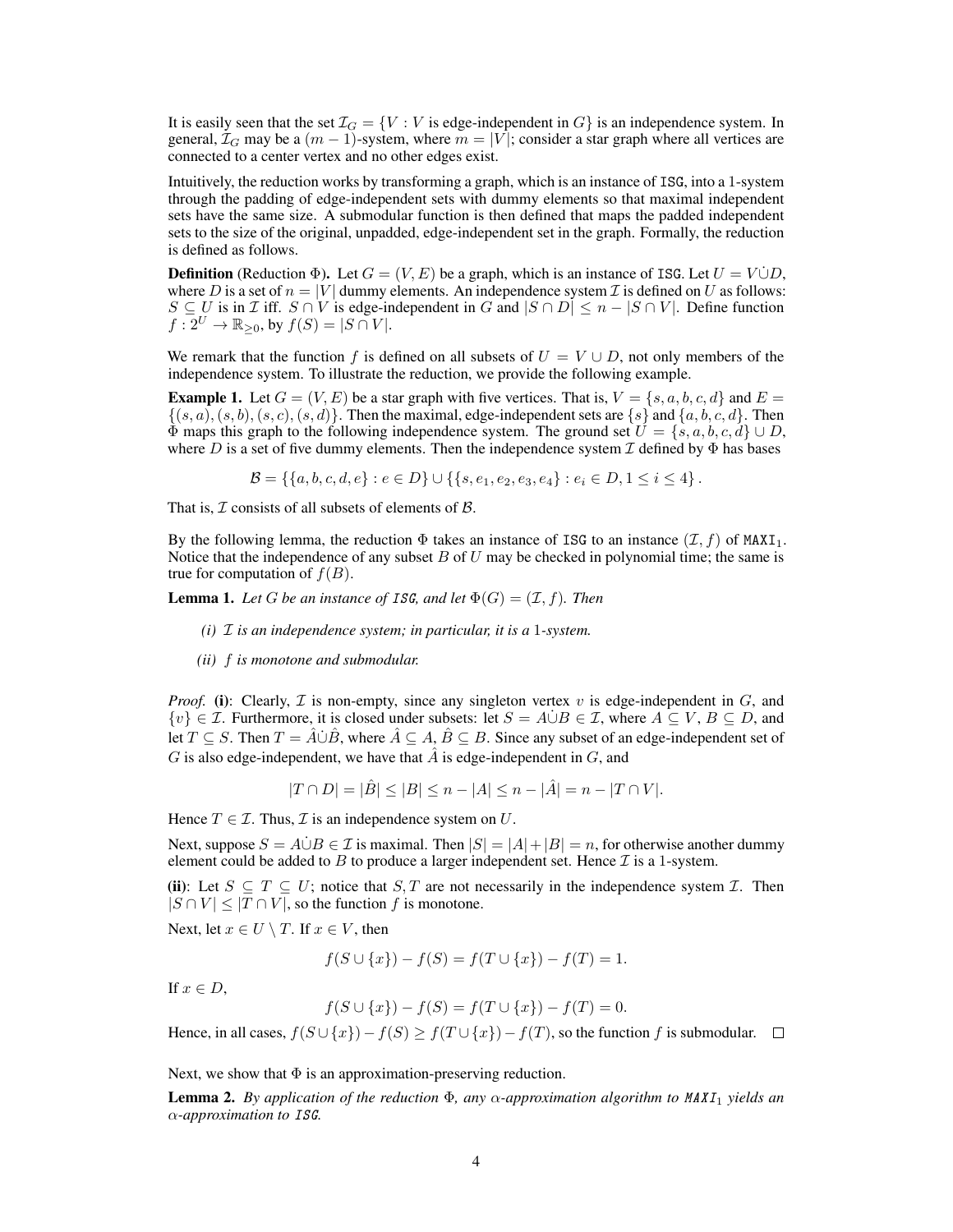*Proof.* Let G be an instance of ISG, and let  $(\mathcal{I}, f) = \Phi(G)$ . Let  $OPT_U = \max_{S \in \mathcal{I}} f(S)$ . Since membership of a set  $S \in \mathcal{I}$  requires that  $S \cap V$  be edge-independent in G, we have that  $OPT_U =$  $OPT_G$ , where  $OPT_G$  is the maximum size of an edge-independent set of G. Now suppose set  $X \in \mathcal{I}$  satisfies  $f(X) \geq \alpha OPT_U$ . Then

$$
\alpha OPT_G = \alpha OPT_U \le f(X) = |X \cap V|,
$$

and by definition of I,  $X \cap V$  is edge-independent in G. Therefore, any approximation algorithm for MAXI<sub>1</sub> with ratio  $\alpha$  yields an approximation algorithm for ISG with ratio  $\alpha$  by the following method: given instance  $G = (V, E)$  of ISG, transform to an instance  $\Phi(G)$  of MAXI<sub>1</sub>. Apply the α-approximation to get set  $S \in \mathcal{I}$  such that  $f(S) \ge \alpha OPT_U$ . Finally, project S back to V and return the edge-independent set  $S \cap V$ , which satisfies  $|S \cap V| \ge \alpha OPT_G$ .

The next theorem follows from Lemma 2 and the results of Hastad (1999) on ISG: namely, for any  $\epsilon > 0$ , there is no polynomial-time algorithm to approximate ISG better than  $|V|^{-1+\epsilon}$  unless NP ZPP.

**Theorem 1.** *For any*  $\varepsilon > 0$ , there is no polynomial-time algorithm that achieves ratio better than  $(2/|U|)^{1-\epsilon}$  on MAXI<sub>1</sub>, where U is the ground set of the instance of MAXI<sub>1</sub>, unless NP = ZPP.

*Proof.* For any  $G = (V, E)$ , the universe U of  $\Phi(G)$  has  $|U| = 2|V|$ ; by Lemma 2 and the result of Hastad (1999), the theorem follows.  $\Box$ 

## 4 The Greedy Ratio on MAXI, when  $f$  is monotone

When the function  $f$  is monotone, we further analyze the performance of the greedy algorithm (Alg. 1) on independence systems in this section. On a 1-system, we show that the greedy algorithm obtains a ratio that matches our lower bound in the previous section.

We begin with a performance ratio for the greedy algorithm on an arbitrary independence system in terms of the size  $\beta$  of the largest independent set.

**Proposition 1.** Let *I* be an independence system, and let  $\beta = \max_{S \in \mathcal{I}} |S|$ . Let *G* be the solution *returned by the greedy algorithm, and let*  $O \in \mathcal{I}$  *be the optimal solution to MAXI. Then*  $f(G) \geq$  $f(O)/\beta$ .

*Proof.* Let U be the ground set of I, and let  $\alpha = \max_{x \in U: \{x\} \in T} f(x)$ , and observe that  $f(G) \geq \alpha$ . Now let  $S \in \mathcal{I}$ ; then by submodularity,  $f(S) \leq \alpha |S|$ . It follows that  $f(G) \geq f(O)/\beta$ .

The next corollary, combined with the hardness result from the previous section, shows that if the independence system has two disjoint bases, the greedy algorithm is the optimal approximation on 1-systems.

Corollary 1. *Let* I *be a* 1*-system, with at least two disjoint bases. Then the greedy algorithm is a*  $(2/|U|)$ -approximation algorithm to MAXI<sub>p</sub> on  $\mathcal{I}$ .

*Proof.* Let  $A, B \in \mathcal{I}$  be bases of  $\mathcal{I}$ , such that  $A \cap B = \emptyset$ . Since  $\mathcal{I}$  is a 1-system, for some t,  $|A| = |B| = t$ ; hence  $|U| = n \ge 2t$ . Hence,  $\beta = \max_{S \in \mathcal{I}} |S| = t \le n/2$ , so the result follows from Prop. 1.  $\Box$ 

# 5 The Lemma of Gupta et al. (2010)

For the maximization of submodular functions that are not necessarily monotone, much work (Mirzasoleiman et al., 2016; Feldman et al., 2017; Mirzasoleiman et al., 2018) has employed a single, incorrect lemma of Gupta et al. (2010) for the greedy algorithm and p-systems. In this section, we prove the lemma for  $p$ -extendible systems, which fixes all of the downstream works with the substitution of  $p$ -extendible systems for  $p$ -systems.

Lemma 3 ((Gupta et al., 2010)). *Let* f *be submodular. For a* p*-system, if* S *is the independent set returned by the greedy algorithm, then for any independent set*  $C, f(S) \geq \frac{1}{p+1} f(C \cup S)$ *.* 

To illustrate why this lemma does not hold, we provide a set of examples in Section 5.1. In Section 5.2, we prove the lemma on  $p$ -extendible systems, which form a subclass of  $p$ -systems.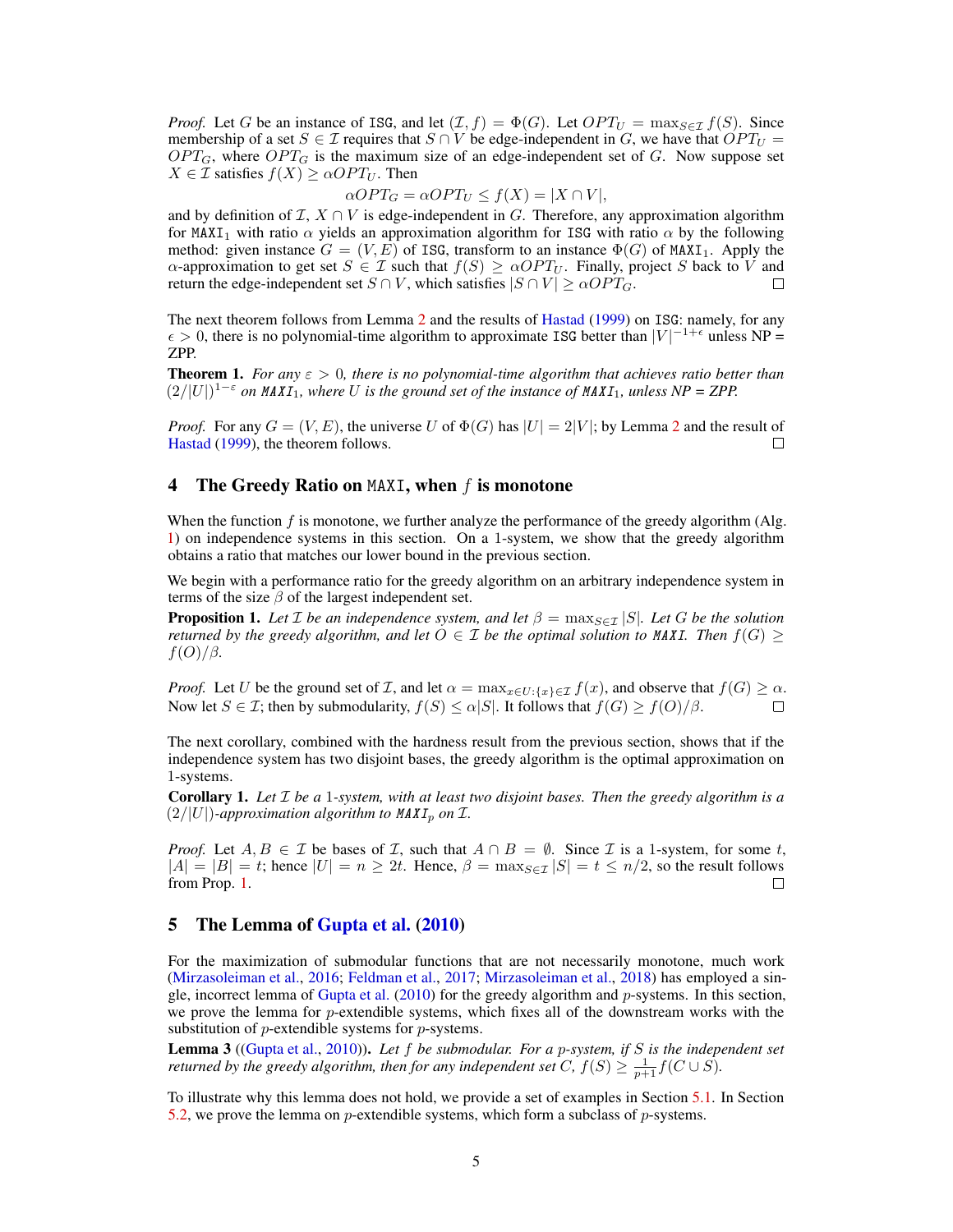#### 5.1 Counterexamples on p-Systems

The counterexamples show how the lack of an exchange property in  $p$ -systems makes optimization difficult. The independence systems have exactly two bases  $A$  and  $B$ , which are disjoint, and the basis  $B$  is  $p$  times larger than  $A$ . Hence, if the greedy algorithm starts adding elements from the smaller base A, there is no way to add any elements from the larger base. Further, we design a submodular function that treats singletons from the two bases indistinguishably, but quickly reaches a local maximum on the smaller base A. Hence, once the greedy algorithm starts adding elements of  $A$  it gets stuck in the local maximum and there is no way to transition to elements of  $B$ , since there is no exchange property.

**Proposition 2.** Let p be an integer. For each integer t, there exists p-system  $\mathcal{I}_t$  and submodular *function*  $f_t$ , such that if  $A \in I_t$  is the set returned by the greedy algorithm, then there exists a set  $B \in I_t$ *, such that*  $f(B \cup A) \geq pt f(A)$ *.* 

*Proof.* Let p, t be integers. Let N be a finite set of size  $n \ge p(t+1)$ , and let  $A, B \subseteq N$ , such that  $|A| = t$ ,  $|B| = pt$ , and  $A \cap B = \emptyset$ . Let  $\mathcal{I} = \{S : S \subseteq A \text{ or } S \subseteq B\}$ ;  $\mathcal{I}$  is an independence system, and moreover,  $\mathcal I$  is a p-system.

If  $S \subseteq N$ , define  $f(S) = f(A \cap S) + f(B \cap S)$ , where

$$
f(A \cap S) = \begin{cases} 1 & \text{if } A \cap S \neq \emptyset \\ 0 & \text{otherwise,} \end{cases}
$$

and  $f(B \cap S) = |B \cap S|$ .

**Claim 1.** The function  $f : N \to \mathbb{R}_{\geq 0}$  is monotone and submodular.

*Proof. Monotonicity:* Let  $S \subseteq T$ . Then  $f(A \cap S) \le f(A \cap T)$  and  $f(B \cap S) \le f(B \cap T)$ . Hence, f is monotone.

*Submodularity:* Let  $S \subseteq T$ ,  $x \in N \setminus T$ . Observe that the marginal gain of adding x to any set is either 0 or 1.

*case*  $x \in A$ *.* Suppose  $f(T + x) = f(T) + 1$ *.* Then it must hold that  $A \cap T = \emptyset$ ; hence, also  $A \cap S = \emptyset$  and  $f(S + x) = f(S) + 1$ .

*case*  $x \in B$ . In this case, both  $f(T + x) = f(T) + 1$  and  $f(S + x) = f(S) + 1$ .

*case*  $x \notin A \cup B$ . In this case, both marginal gains are equal to 0.

Thus, in all cases, 
$$
f(T \cup \{x\}) - f(T) \le f(S \cup \{x\}) - f(S)
$$
.

Now consider the standard greedy algorithm  $(A|g\ 1)$ . Initially, the marginal gain of any element in A or B is the same; hence, greedy may pick  $a \in A$ . From this point onwards, the only elements to add that maintain independence are in  $A$ ; hence, at termination the greedy returns set  $A$  of value  $f(A) = 1$ , while  $f(A \cup B) = pt + 1$ . П

#### 5.2 Proof for  $p$ -Extendible Systems

In this section, we prove the lemma of Gupta et al. (2010) when the p-system constraint is replaced by a p-extendible system.

Lemma 4. *Let* f *be submodular. For a* p*-extendible system, if* S *is the independent set returned by the greedy algorithm, then for any independent set*  $C$ ,  $f(S) \ge \frac{1}{p+1} f(C \cup S)$ .

*Proof.* Let  $A = \{a_0, \ldots, a_k\} \in \mathcal{I}$  be returned by the greedy algorithm. Let  $O \in \mathcal{I}, O \neq \emptyset$ . The set O will be partitioned into at most k subsets  $Y_i$ , each of size at most p, as follows. Let  $O_0 = O$ ,  $A_0 = \emptyset$ . Suppose  $O_i, A_i$  have been obtained, such that  $A_i \subsetneq O_i$ , which is initially satisfied at  $i = 0$ . By the definition of p-extendible system, there exists  $Y_i \subseteq O_i \setminus A_i$ , with  $|Y_i| \leq p$ , such that  $O_i \setminus Y_i + a_i \in \mathcal{I}$ . Then let  $O_{i+1} = O_i \setminus Y_i + a_i$  and let  $A_{i+1} = A_i + a_i$ ; clearly  $A_{i+1} \subseteq O_{i+1}$ . If  $A_{i+1} = O_{i+1}$ , stop; otherwise, continue inductively until  $i = k$ ; then  $A_k \subseteq O_k$  and since  $A_k$  is maximal,  $A_k = O_k$ . Let  $j \leq k$  be the first index satisfying  $A_j = O_j$ .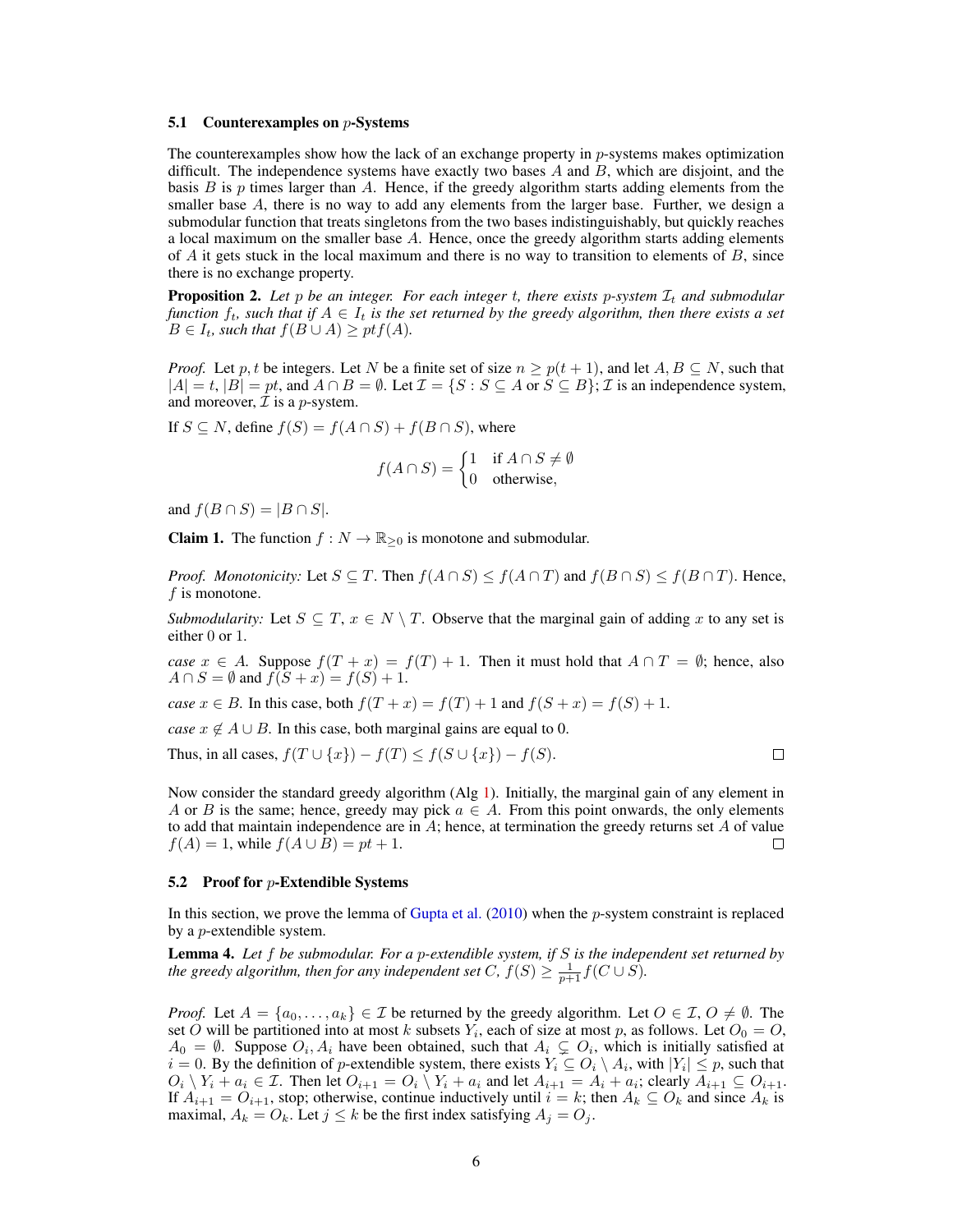**Claim 2.** For each  $i, 0 \le i \le j$ ,  $A_i \cup \{y\} \in \mathcal{I}$  for all  $y \in Y_i$ .

*Proof.* Since  $A_i \cup \{y\} \subseteq O_i$ , and  $O_i \in \mathcal{I}$ , the claim follows by definition of independence system. П

Then

$$
f(O \cup A) - f(A) = \sum_{i=0}^{j-1} f(O_i \cup A) - f(O_{i+1} \cup A)
$$
  
= 
$$
\sum_{i=0}^{j-1} f(O_{i+1} \cup A \cup Y_i) - f(O_{i+1} \cup A)
$$
  

$$
\leq \sum_{i=0}^{j-1} \sum_{y \in Y_i} f(O_{i+1} \cup A \cup \{y\}) - f(O_{i+1} \cup A)
$$
  

$$
\leq \sum_{i=0}^{j-1} \sum_{y \in Y_i} f(A_i \cup \{y\}) - f(A_i)
$$
  

$$
\leq \sum_{i=0}^{j-1} p \cdot (f(A_i \cup \{a_i\}) - f(A_i)) \leq pf(A),
$$

where the first two equalities are by telescoping and the definition of  $O_i$ ,  $Y_i$ , the first and second inequalities are by submodularity, and the third inequality is by the size of  $Y_i$ , the above claim, and the greedy selection of  $a_i$ . П

# 6 The TripleGreedy Algorithm

In this section, the TripleGreedy (TG, Algorithm 2) is presented. The algorithm TG is the first nearly linear-time algorithm to approximately maximize a submodular function  $f$  with respect to a p-extendible system.

We start with an abstract subproblem required by TG.

**Definition** (MAX-UNION). Given  $f : 2^U \to \mathbb{R}_{\geq 0}$  and independence system *I*, determine  $A \in \mathcal{I}$ , such that for any  $B \in \mathcal{I}$ ,  $f(A \cup B) \leq f(A)$ . Even if no such A exists, by an  $\alpha$ -approximation to MAX-UNION, it is meant an algorithm that finds  $A \in \mathcal{I}$ , such that for any  $B \in \mathcal{I}$ ,  $\alpha f(\overline{A} \cup B) \leq f(A)$ .

Notice that  $A \cup B$  in the requirement of MAX-UNION may not be a member of the independence system. Also, observe that Lemma 4 shows that the standard greedy algorithm is a  $1/(p + 1)$ approximation to MAX-UNION when  $\mathcal I$  is a p-extendible system.

The TG algorithm employs two subroutines, one to approximate the MAX-UNION problem and one for the unconstrained maximization problem; the unconstrained maximization problem is to determine arg max<sub>S⊆U</sub> f(S). Since a total of three calls to these subroutines are required, and since variants of greedy algorithms may be used for each subroutine, Alg. 2 is termed TripleGreedy. First, TG determines a set  $A \in \mathcal{I}$  approximating MAX-UNION with the function f; second, TG determines a set  $B \in \mathcal{I}$  is found approximating MAX-UNION with the restriction of f to  $U \setminus A$ . Third, a set  $A' \subseteq A$ is found, approximating the maximum value of f restricted to A. Finally, the set in  $\{A, B, A'\}$ maximizing f is returned.

We remark that TG functions similarly to the algorithm for maximizing submodular functions with respect to cardinality constraint developed in Gupta et al. (2010); in place of MAX-UNION, Gupta et al. (2010) simply uses the greedy algorithm. By abstracting out this subproblem, we see that 1) a performance ratio may be proved in a much more general setting than cardinality constraint, namely for pextendible systems, and 2) the faster thresholding approach developed by Badanidiyuru and Vondrák (2014) (THRESHOLD) for monotone submodular maximization can be used for MAX-UNION, which results in nearly linear runtime.

If  $f$  is submodular, then the approximation ratio of TG depends on the ratios of the algorithms used for MAX-UNION and UNCONSTRAINED-MAX.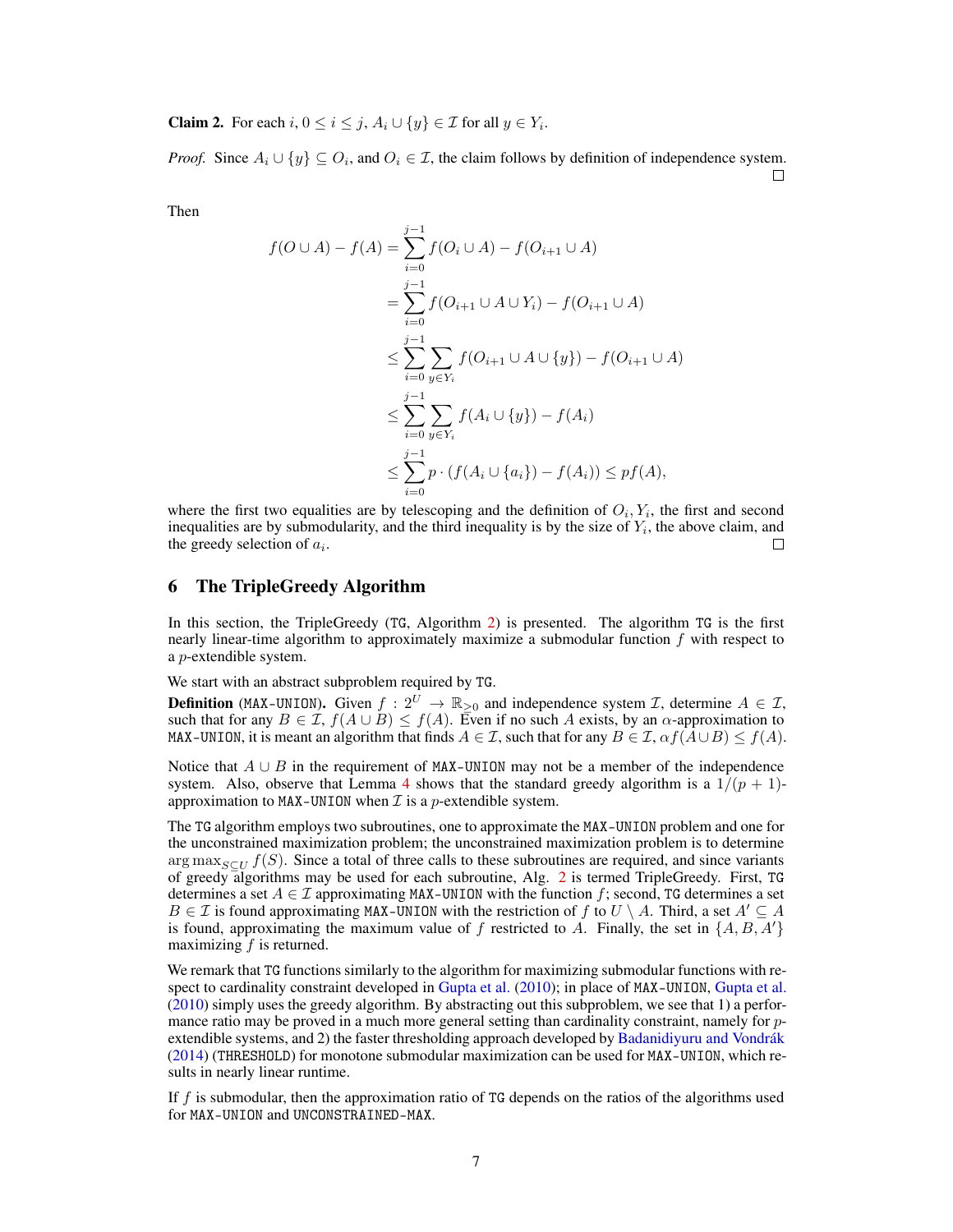Algorithm 2 TG  $(f, \mathcal{I})$ : The TripleGreedy Algorithm

1: **Input:**  $f: 2^U \to \mathbb{R}_{\geq 0}$ , *T*: *p*-extendible system 2: **Output:**  $C \subseteq U$ , such that  $C \in \mathcal{I}$ . 3:  $A$  ← MAX-UNION  $(f, \mathcal{I})$ 4:  $g \leftarrow f|_{U \setminus A}$ 5:  $B \leftarrow \text{MAX-UNION } (q, \mathcal{I})$ 6:  $A' \leftarrow \text{UNCONSTRAINED-MAX}(f|_A)$ 7: return  $C \leftarrow \arg \max \{f(A'), f(A), f(B)\}$ 

**Algorithm 3** THRESHOLD  $(f, \mathcal{I})$ : The ThresholdGreedy Algorithm of Badanidiyuru and Vondrák (2014)

1: **Input:**  $f: 2^U \to \mathbb{R}_{\geq 0}, \mathcal{I}: p\text{-extendible system}, \varepsilon > 0.$ 2: **Output:**  $A \subseteq 2^U$ , such that  $A \in \mathcal{I}$ . 3:  $A \leftarrow \emptyset$ 4:  $M \leftarrow \max_{x \in U} f(x)$ 5: for  $(\tau \leftarrow M; \tau \geq \varepsilon M/n; \tau \leftarrow (1-\varepsilon)\tau)$  do 6: for  $x \in U$  do 7: **if**  $f_x(A) \ge \tau$  **then**<br>8: **if**  $A + x \in \mathcal{I}$  **the** if  $A + x \in \mathcal{I}$  then 9:  $A \leftarrow A + x$ 10: return A

**Theorem 2.** Let  $f : 2^U \to \mathbb{R}_{\geq 0}$  be submodular, let  $\mathcal{I}$  be an independence system, and let  $O =$ arg max $_{S\in\mathcal{I}}$   $f(S)$ *, and let*  $C = TG(f, \mathcal{I})$ *. Then* 

$$
f(C) \ge \left(\frac{\alpha\beta}{\alpha + 2\beta}\right) f(O).
$$

*where*  $\beta$  *and*  $\alpha$  *are the ratios of the algorithms used for UNCONSTRAINED-MAX, and MAX-UNION, respectively.*

*Proof.* Let  $A, A', B, C$  have their values at termination of TG  $(f, \mathcal{I})$ . Suppose a  $\beta$ -approximation algorithm is used for UNCONSTRAINED-MAX. Then any set  $D \subseteq A$  satisfies  $f(D) \leq \beta^{-1}f(A')$ . Suppose an  $\alpha$ -approximation algorithm is used for MAX-UNION; so  $f(O \cup A) \leq \alpha^{-1} f(A)$  and  $f(\tilde(O\setminus A)\cup B)\leq \alpha^{-1}f(B).$ 

$$
f(O) \le f(\emptyset) + f(O) \le f(O \cap A) + f(O \setminus A)
$$
  
\n
$$
\le \beta^{-1} f(A') + f(O \cup A) + f((O \setminus A) \cup B)
$$
  
\n
$$
\le \beta^{-1} f(A') + \alpha^{-1} f(A) + \alpha^{-1} f(B)
$$
  
\n
$$
\le (\beta^{-1} + 2\alpha^{-1}) f(C),
$$

where the second and third inequalities follow from the submodularity of  $f$  and the fact that  $f$  is non-negative and  $A \cap B = \emptyset$ .  $\Box$ 

Next, we establish that THRESHOLD approximates MAX-UNION on *p*-extendible systems; the proof is provided in Appendix A.

Lemma 5. *When* I *is a* p*-extendible system, the* THRESHOLD *algorithm (Alg. 3) of* Badanidiyuru and Vondrák (2014) is a  $\left(\left(\frac{p}{1-\varepsilon}+1+\varepsilon\right)^{-1}\right)$ -approximation for MAX-UNION.

Finally, by Theorem 2 and Lemma 5 we have the ratio  $\approx 1/(4 + 2p)$  in nearly linear time on p-extendible systems.

**Corollary 2.** Let  $\varepsilon > 0$ . If the deterministic  $(1/2 - \varepsilon)$  approximation of Buchbinder and Feldman *(2018a) is used for* UNCONSTRAINED-MAX*, and* THRESHOLD *of Badanidiyuru and Vondrák (2014) is*  $u$ sed for MAX-UNION with ratio  $\alpha=\left(\frac{p}{1-\varepsilon}+1+\varepsilon\right)^{-1}$ , the ratio of TG is  $\left(\frac{2}{1-2\varepsilon}+\frac{2p}{1-\varepsilon}+2+2\varepsilon\right)^{-1}$ with  $O\left(\frac{n}{\varepsilon} \log\left(\frac{n}{\varepsilon}\right)\right)$  queries to f and to the independence system.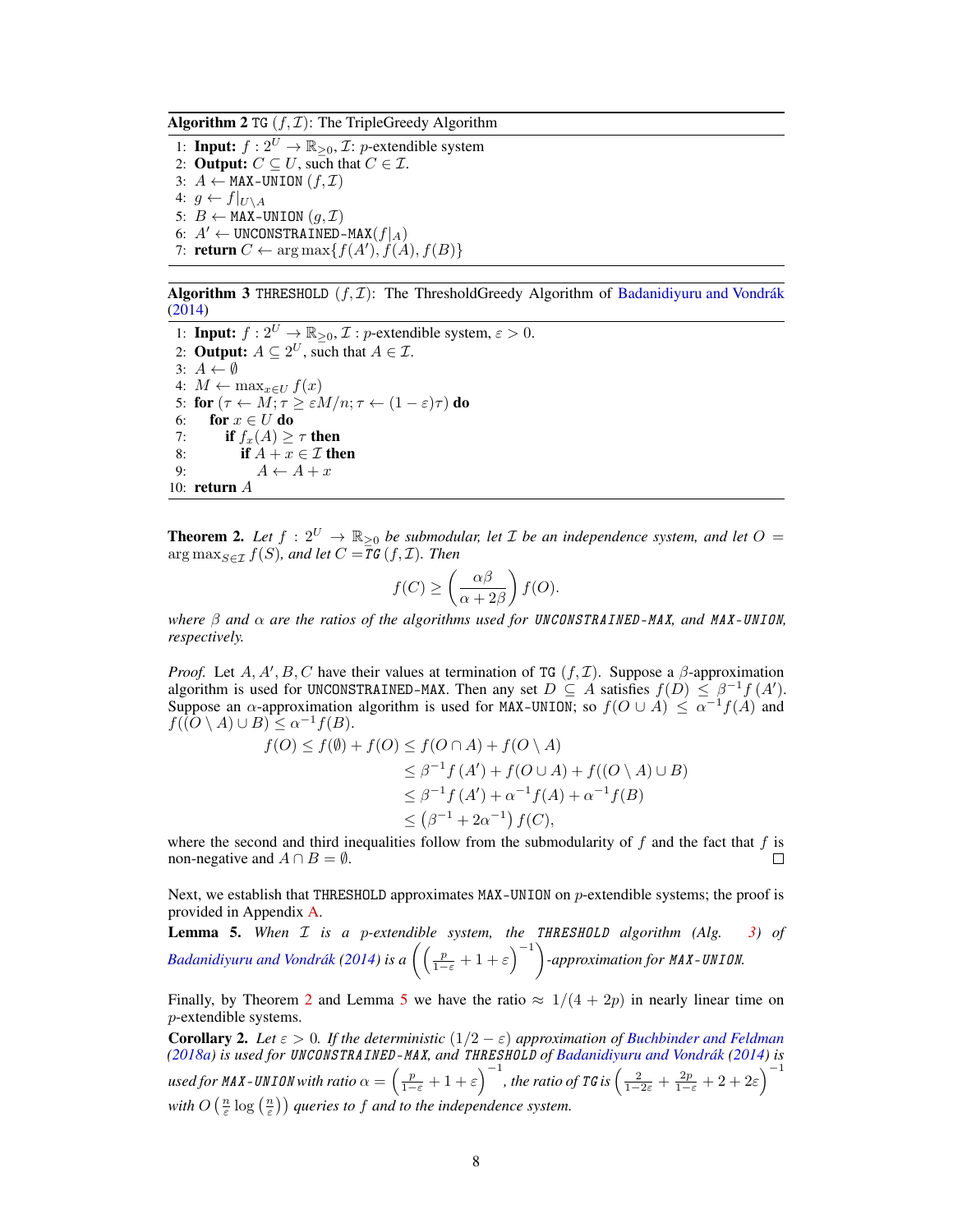# References

- Ashwinkumar Badanidiyuru and J Vondrák. Fast algorithms for maximizing submodular functions. *Proceedings of the 25th Annual ACM-SIAM Symposium on Discrete Algorithms (SODA)*, pages 1497–1514, 2014.
- Niv Buchbinder and Moran Feldman. Deterministic Algorithms for Submodular Maximization. *ACM Transactions on Algorithms*, 14(3), 2018a.
- Niv Buchbinder and Moran Feldman. Submodular Functions Maximization Problems A Survey. In Teofilo F. Gonzalez, editor, *Handbook of Approximation Algorithms and Metaheuristics*. Second edition, 2018b.
- Gruia Calinescu, Chandra Chekuri, Martin Pal, and Jan Vondrák. Maximizing a Monotone Submodular Function Subject to a Matroid Constraint. *SIAM Journal on Computing*, 40(6), 2011.
- Moran Feldman, Christopher Harshaw, and Amin Karbasi. Greed is Good: Near-Optimal Submodular Maximization via Greedy Optimization. In *COLT*, pages 1–26, 2017.
- M.L. Fisher, G.L. Nemhauser, and L.A. Wolsey. An analysis of approximations for maximizing submodular set functions-II. *Mathematical Programming*, 8:73–87, 1978.
- Anupam Gupta, Aaron Roth, Grant Schoenebeck, and Kunal Talwar. Constrained non-monotone submodular maximization: Offline and secretary algorithms. In *WINE*, volume 6484 LNCS, pages 246–257, 2010.
- Johan Hastad. Clique is hard to approximate within  $n^{2}1-\epsilon$ . *Acta Mathematica*, 182:105–142, 1999.
- T. A. Jenkyns. The efficacy of the "greedy" algorithm. In *Proceedings of the 7th Southeastern Conference on Combinatorics, Graph Theory and Computing*, 1976.
- David Kempe, Jon Kleinberg, and Éva Tardos. Maximizing the spread of influence through a social network. In *Proceedings of the 9th ACM SIGKDD International Conference on Knowledge Discovery and Data Mining (KDD)*, pages 137–146, 2003.
- Andreas Krause, Jure Leskovec, Carlos Guestrin, Jeanne M. VanBriesen, and Christos Faloutsos. Efficient sensor placement optimization for securing large water distribution networks. *Journal of Water Resources Planning and Management*, 134(6):516–526, 2008.
- Baharan Mirzasoleiman and Andreas Krause. Distributed Submodular Cover : Succinctly Summarizing Massive Data. In *NeurIPS*, 2015.
- Baharan Mirzasoleiman, Ashwinkumar Badanidiyuru, and Amin Karbasi. Fast Constrained Submodular Maximization : Personalized Data Summarization. In *ICML*, 2016.
- Baharan Mirzasoleiman, Stefanie Jegelka, and Andreas Krause. Streaming Non-Monotone Submodular Maximization: Personalized Video Summarization on the Fly. In *AAAI*, pages 1379–1386, 2018.
- G. L. Nemhauser, L. A. Wolsey, and M. L. Fisher. An analysis of approximations for maximizing submodular set functions-I. *Mathematical Programming*, 14(1):265–294, 1978.